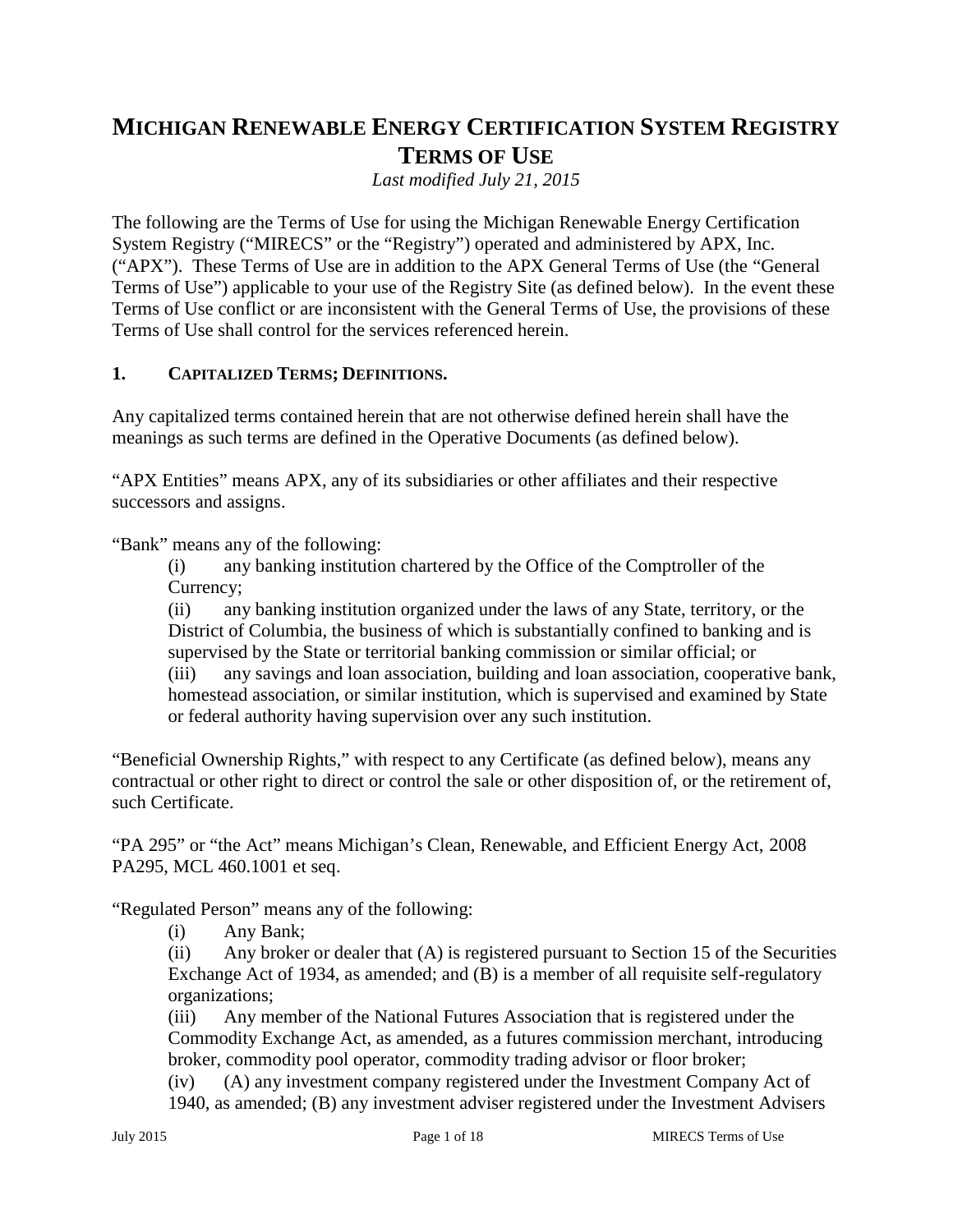Act of 1940, as amended; or (C) any fund that has assets under management with an aggregate market value of no less than \$100 million and that is advised or managed by an investment adviser registered under the Investment Advisers Act of 1940, as amended; (v) Any "business development company" as defined in  $(A)$  Section  $2(a)(13)$  of the Investment Company Act of 1940, as amended, or (B) Section 202(a)(22) of the Investment Advisers Act of 1940, as amended;

(vi) (A) any plan established and maintained by a state, its political subdivisions, or any agency or instrumentality of a state or its political subdivisions, for the benefit of its employees; (B) any employee benefit plan within the meaning of title I of the Employee Retirement Income Security Act of 1974, as amended; or (C) any trust fund whose trustee is a Bank and whose participants are exclusively plans of the types identified in the above clause (A) or (B), except trust funds that include as participants individual retirement accounts or H.R. 10 plans; or

(vii) any seller that has been granted authorization to engage in sales for resale of electric energy, capacity or ancillary services from the Federal Energy Regulatory Commission pursuant to Section 205 of the Federal Power Act, as amended, and the requirements of 18 C.F.R. § 35.

"SOM" means State of Michigan.

### **2. ACCEPTANCE OF TERMS.**

The use by you and your authorized employees, agents or representatives (your "Users") of the Registry and the Registry website located online at http://www.mirecs.org (or such other website as APX may notify you is the location of the Registry) (the "Registry Site") is subject to the following Terms of Use, which constitute a binding contract between you ("Account Holder") and APX as administrator and owner of the Registry (Account Holder and APX, are individually referred to herein as a "Party", and collectively referred to herein as "the Parties"). BY USING OR ACCESSING THE REGISTRY, YOU ACCEPT AND AGREE TO BE BOUND BY THESE TERMS OF USE, AS MODIFIED FROM TIME TO TIME IN ACCORDANCE WITH THE TERMS HEREOF, AND YOU AGREE TO TAKE AFFIRMATIVE RESPONSIBILITY FOR THE COMPLIANCE OF YOUR USERS WITH THESE TERMS OF USE. You can review the current version of the Terms of Use at any time at the Registry Site. CONTINUED USE AND ACCESS OF THE REGISTRY BY YOU AND/OR YOUR USERS AFTER MODIFICATION OF THE TERMS OF USE SIGNIFIES YOUR AGREEMENT TO BE BOUND BY THE MODIFIED TERMS OF USE, AND YOUR AGREEMENT TO TAKE AFFIRMATIVE RESPONSIBILITY FOR THE COMPLIANCE OF YOUR USERS WITH THESE MODIFIED TERMS OF USE. In addition, when using the Registry, you shall be subject to any rules, guidelines and/or operating procedures, including but not limited to the MIRECS Operating Procedures (the "Operating Procedures"), the MIRECS Registry Fee Schedule, the General Terms of Use and such other rules, guidelines and/or operating procedures, each as modified or restated from time to time (collectively with the Operating Procedures, the "Operative Documents") applicable to such use which may be posted at the Registry Site from time to time. All such rules, guidelines and operating procedures are incorporated by reference into these Terms of Use. If you do not agree to these Terms of Use, you and/or your Users may not access or otherwise use the Registry.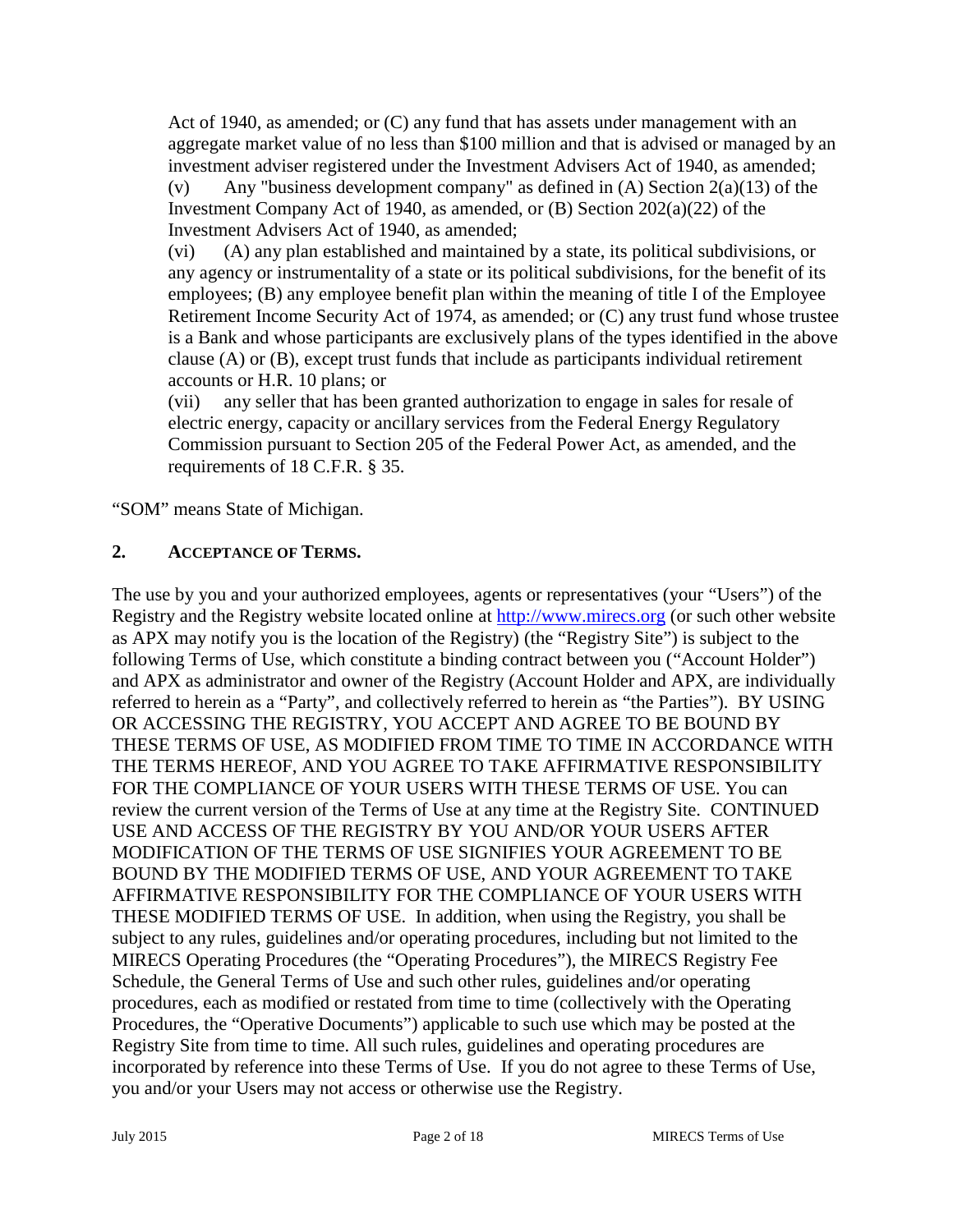### **3. DESCRIPTION OF SERVICE.**

(a) The Registry provides an electronic tracking system to create, certify, transfer, track, manage, and retire renewable energy credits, including (i) Michigan Renewable Energy Credits, (ii) Advanced Cleaner Energy Credits, (iii) Michigan Incentive Renewable Energy Credits and (iv) when implemented by the State of Michigan, Energy Optimization Credits (collectively, "Credits"). If its registration is accepted by APX, Account Holder will have an Account in the Registry in which it can hold Credits. Account Holder will have the option to import renewable energy credits from, and export Credits to, other registries. As further described in the Operating Procedures, the data comprising the Registry include, but are not limited to:

(i) generation information from Balancing Authority settlement data polled from a Revenue-Quality Meter provided to APX by a Qualified Reporting Entity;

(ii) self-reported generation information;

(iii) verified energy efficiency data provided to APX; and

(iv) static information provided by Account Holder, its related Users or other participants in the Registry and their related Users (collectively, the "Registry Participants") such as fuel source and location.

(b) The Registry is an assembly of data regarding renewable energy and energy efficiency projects ("Projects") and serves only for informational purposes. Any issues or disputes that may arise between the Account Holder, other Registry Participants and third parties from the use of the Registry or the data contained therein (including, without limitation, in connection with the validity of Project data, with the purchase and sale of Credits or whether an ownership interest, Beneficial Ownership Rights, security interest or other proprietary interest is created in any Credit) shall be addressed between the Account Holder and such Registry Participant or third party. Neither the Registry nor APX will address any such issues and neither shall have any liability with respect to any such issues. APX reserves the right to dispose of any disputed Credit by interpleader or other suitable action in the event of controversy and to deposit any Credits or other items subject of the interpleader action with the relevant court or arbitral panel.

(c) APX reserves the further right, in its sole discretion, to modify, augment, segment, reformat, reconfigure or otherwise alter at any time the content or methods of transmission of the Registry, the Operative Documents or these Terms of Use and create new types or versions of the Registry, the Operative Documents or these Terms of Use. APX shall not be required to comply with any provision of any Operative Document to the extent that APX determines in its reasonable discretion, after consultation with and approval by SOM, that such compliance would have a material adverse effect on the Registry; provided that APX shall report any such non compliance to Account Holders within thirty (30) days after such non-compliance first occurs. APX shall provide Account Holder with at least seven (7) days' prior notice of material changes to the Registry or these Terms of Use, and such changes shall be effective upon the date set forth in the notice, which may be given by any means including, without limitation, posting on the Registry Site, or by electronic or conventional mail. All other changes shall be effective upon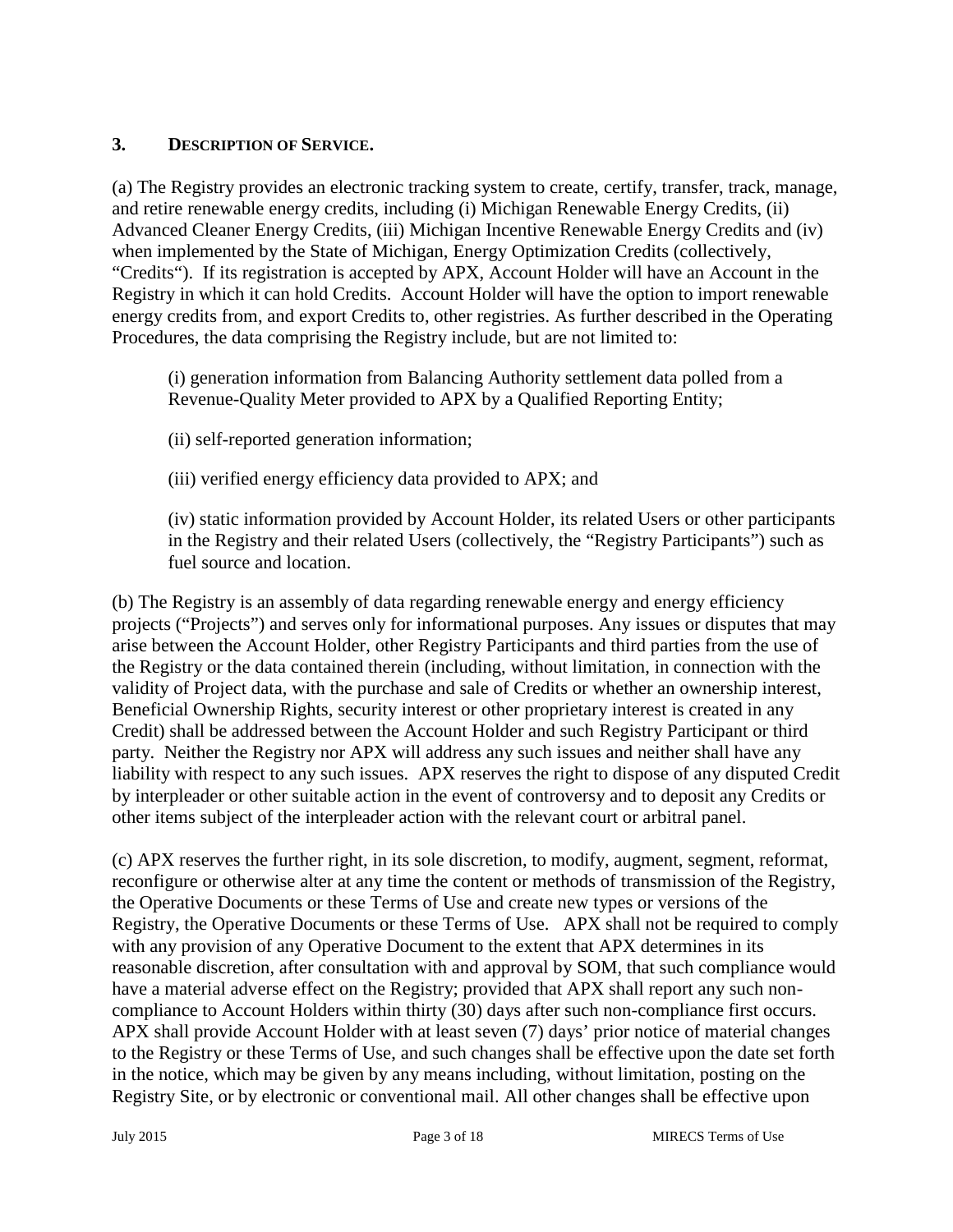their being posted on the Registry Site. Any use of the Registry by Account Holder after a change has gone into effect shall be deemed to constitute acceptance of such change.

# **4. AUTHORIZED USER**

(a) The rights and obligations of these Terms of Use shall run to the named Parties and their successors in interest and authorized assigns. Account Holder shall ensure that any of its owners, trustees, partners, members, officers, directors, employees, agents appointed as Account Holder's agent ("Agents") and/or any other agents to whom it has provided access to the Registry (collectively, the "Representatives") agree to comply with the Operative Documents and these Terms of Use, and Account Holder agrees to take affirmative responsibility for its Representatives' compliance and to be bound by the Operative Documents and these Terms of Use on behalf of its Representatives.

(b) Account Holder shall execute and return to APX a Declaration of Agency ("Declaration") for any third-party agent it desires to hire and/or contract with to access the Registry on its behalf. A form of Declaration, including the level of access to be granted, will be available on the Registry Site. Account Holder understands and agrees that only one entity may be granted access to an Account, and that accordingly if Account Holder grants Account access to an Agent, Account Holder shall not have access to that Account unless and until Account Holder revokes the applicable Declaration of Agency.

(c) Account Holder acknowledges and agrees that the rights and licenses provided under these Terms of Use and the Operative Documents are solely for the benefit of Account Holder and are to be exercised only in connection with Account Holder's and its Representatives', if any, use of the Registry. Without limiting the generality of the foregoing, except as set forth in this Section 4 and Section 19, Account Holder may not transfer or sublicense its rights, licenses or Account, or any portion thereof, to any third party.

# **5. OWNERSHIP AND USE OF DATA AND THE REGISTRY.**

(a) Account Holder acknowledges that (i) SOM is, and shall remain, the sole owner of all data comprising the Registry and (ii) APX is, and shall remain, the sole owner of the Registry operating system, including any components, modifications, adaptations and copies thereof. Without limiting any of the foregoing, Account Holder further acknowledges and agrees that any and all software used in providing, accessing (other than commercially available third party internet browsers) or using the Registry ("Software") is proprietary software of APX. Except as provided herein, Account Holder shall not obtain, have or retain any right, title or interest in or to the Registry or the Software or any part thereof. Account Holder acknowledges and agrees that SOM is, and shall remain, the sole owner of any registration data required to access or use the Registry, including without limitation any and all intellectual property rights therein. The rights granted to Account Holder are solely defined by these Terms of Use and the Operative Documents as in effect from time to time and include, but are not limited to, permission to use the Registry as set forth herein and therein. Account Holder's rights under these Terms of Use do not include a transfer of title or any other ownership interest in the Registry, its content or any part thereof to Account Holder. Account Holder agrees not to contest or challenge APX's or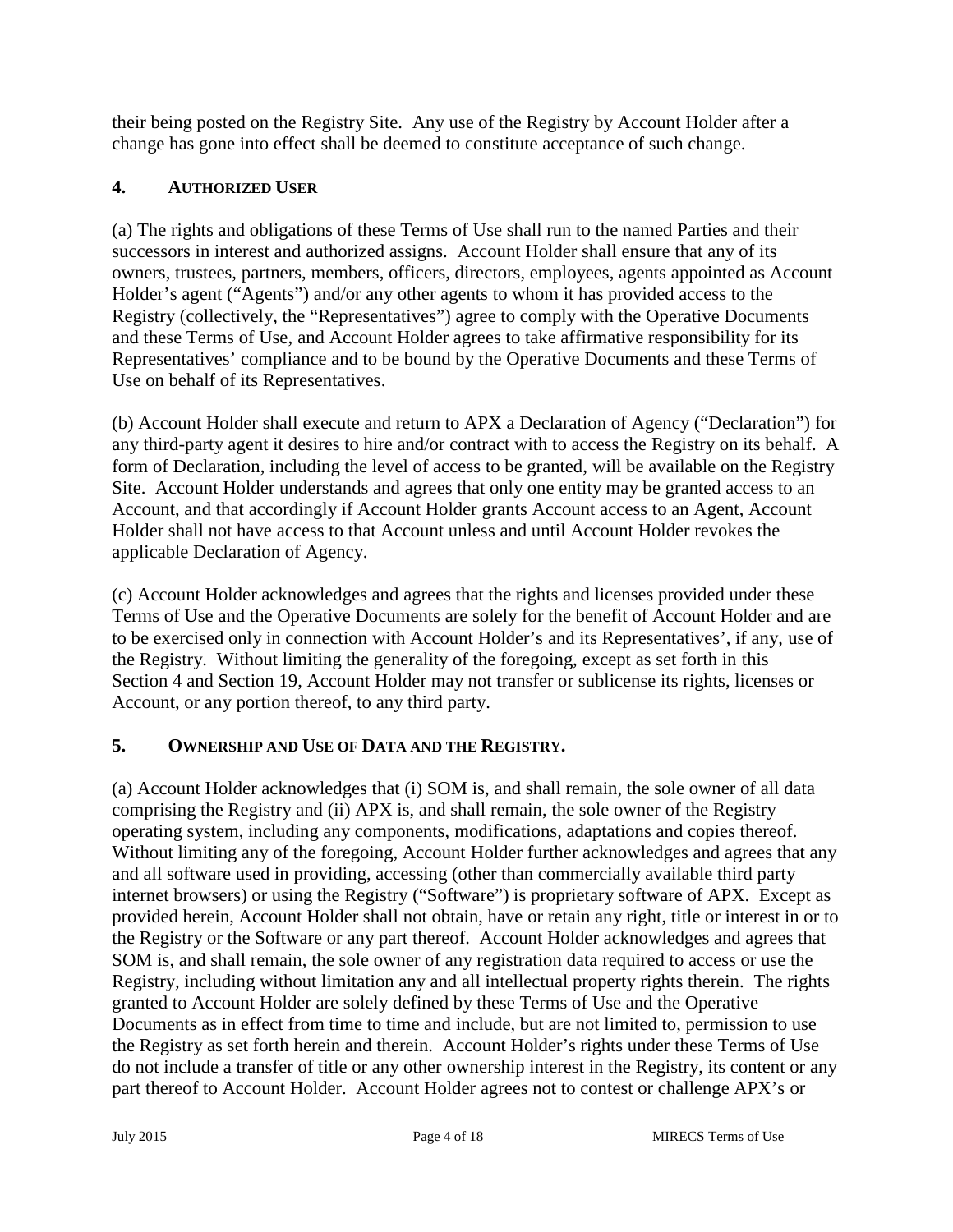SOM's ownership of the data comprising the Registry, the Registry, the Software and associated intellectual property rights and not to take any action that would infringe, misappropriate, constitute unfair competition with respect to, or otherwise violate APX's or SOM's rights in the data comprising the Registry, the Registry, the Software or associated intellectual property rights.

(b) Except as otherwise provided in the Operating Procedures and Section 14(d) hereof, Account Holder acknowledges that once Account Holder transmits data to the Registry, such data becomes the property of SOM and, except in accordance with APX's normal operating procedures, cannot and will not be deleted, removed, or otherwise expunged or segregated, including in the event Account Holder terminates its use of the Registry or any Account or Sub account in the Registry or is terminated pursuant to Section 10 hereof.

(c) Account Holder acknowledges that the data transmitted by the Registry is derived from proprietary and public third-party sources, including but not limited to data from other Registry Participants, Balancing Authorities and Qualified Reporting Entities. Account Holder will not use the Registry for any unlawful purpose or in an unlawful manner. Account Holder shall prevent the use or copying of the Registry and any other supporting materials by Account Holder's Representatives except as permitted by the terms of these Terms of Use.

(d) APX grants Account Holder non-exclusive permission to access, retrieve and download data from the Registry subject to these Terms of Use and the Operative Documents, which grant shall not be effective until (i) Account Holder has: (1) accepted these Terms of Use on the Registry Site, (2) paid all applicable fees due under the Operative Documents, and (3) completed and submitted to APX the online registration available on the Registry Site, and (ii) APX, in its sole discretion, has accepted Account Holder's registration. Account Holder will take all appropriate steps and precautions to safeguard and protect the access, use and security of the Registry and Account Holder's user access information from unauthorized users.

(e) APX and SOM reserve all rights in the Registry not expressly granted to Account Holder in these Terms of Use.

(f) To APX's actual knowledge, the Software does not infringe any intellectual property rights of third parties.

# **6. OWNERSHIP OF CREDITS; ACTION WITH RESPECT TO CREDITS ON BEHALF OF THIRD PARTIES.**

(a) General Prohibition on  $3<sup>rd</sup>$  Party Ownership. Except as otherwise permitted under Sections 6(b) or 6(c), (A) Account Holder will only hold or retire in its Account Credits for which it is the sole holder of all legal title and all Beneficial Ownership Rights, and (B) Account Holder may not hold any Account, or hold or retire in its Account, any Credits, on behalf of one or more third parties. Account Holder acknowledges that, for purposes of compliance with PA295, it will need to retire Credits to its Account.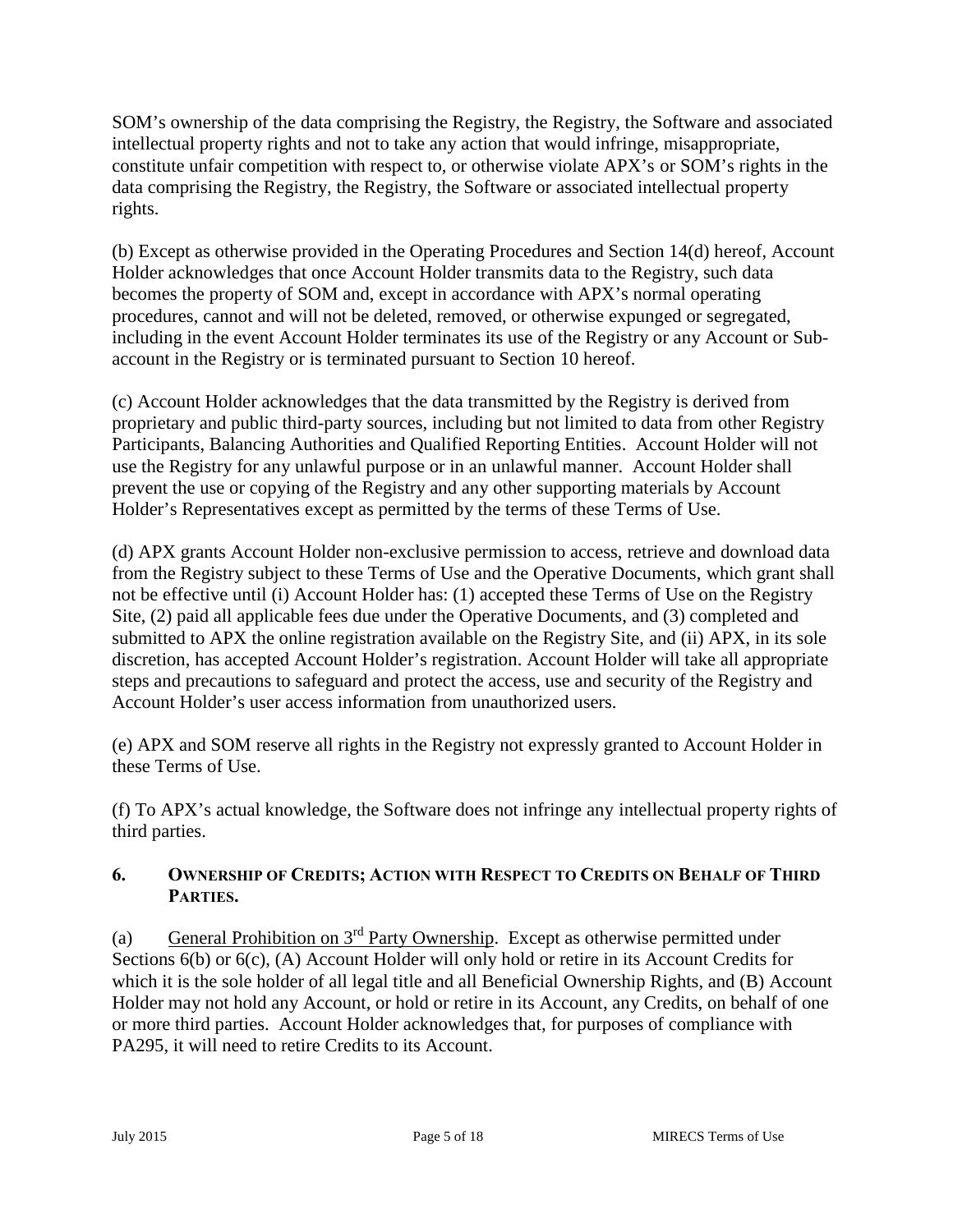(b) Retail Aggregator Exception. Account Holder may retire Credits on behalf of one or more third parties (though not for purposes of such third party's compliance with PA 295), provided that any such retirement may be effected only in a specialized type of subaccount, referred to herein as a "Group Retirement Subaccount," and that Account Holder shall comply with the following requirements applicable to such subaccounts:

(i) All legal title to and all Beneficial Ownership Rights in any Credit retired in a Group Retirement Subaccount must be held by one or more individuals or organizations (collectively, a "Credit Owner") that have authorized Account Holder in writing to retire such Credit on their behalf and to provide any data or other information relating to such Credit to MIRECS (except to the extent that Account Holder may be deemed to hold or share with the applicable Credit Owner any legal title to or Beneficial Ownership Rights in such Credit).

(ii) Any retirement of any Credit in a Group Retirement Subaccount shall be effected solely on behalf of the applicable Credit Owner.

(c) Optional Omnibus Account. Account Holder may hold Credits in its Account(s) on behalf of one or more third parties, provided that:

(i) Account Holder is a Regulated Person and has provided MIRECS a signed Regulated Person Attestation, available at http://www.mirecs.org; provided, however, that APX may, after consulting with SOM, waive the requirements set forth in this paragraph (i) with respect to Account Holder by providing Account Holder with written notice of such waiver;

(ii) All legal title to and all Beneficial Ownership Rights in any Credit so held by Account Holder is held by one or more Credit Owners that have authorized Account Holder in writing to hold Credits on their behalf and to provide any data or other information relating to such Credit to MIRECS (except to the extent that Account Holder may be deemed to hold or share with the applicable Credit Owner any legal title to or Beneficial Ownership Rights in such Credit);

(iii) Account Holder complies with all applicable laws, regulations or other legally enforceable requirements, including without limitation applicable provisions of the USA PATRIOT Act and the regulations of the Office of Foreign Assets Control of the U.S. Department of the Treasury;

(iv) Account Holder maintains a customer identification program that contains reasonable procedures to verify the identity of any individual or organization on whose behalf Account Holder is holding Credits and maintains records of the information used to verify such identity, which records will be made available to MIRECS and SOM upon request; and

(v) Account Holder complies with the requirements of Section 6(b) in connection with any retirement of Credits it holds on behalf of one or more third parties.

(d) Account Holder acknowledges that none of APX, MIRECS or SOM shall have any liability in connection with any misrepresentation by Account Holder relating to the ownership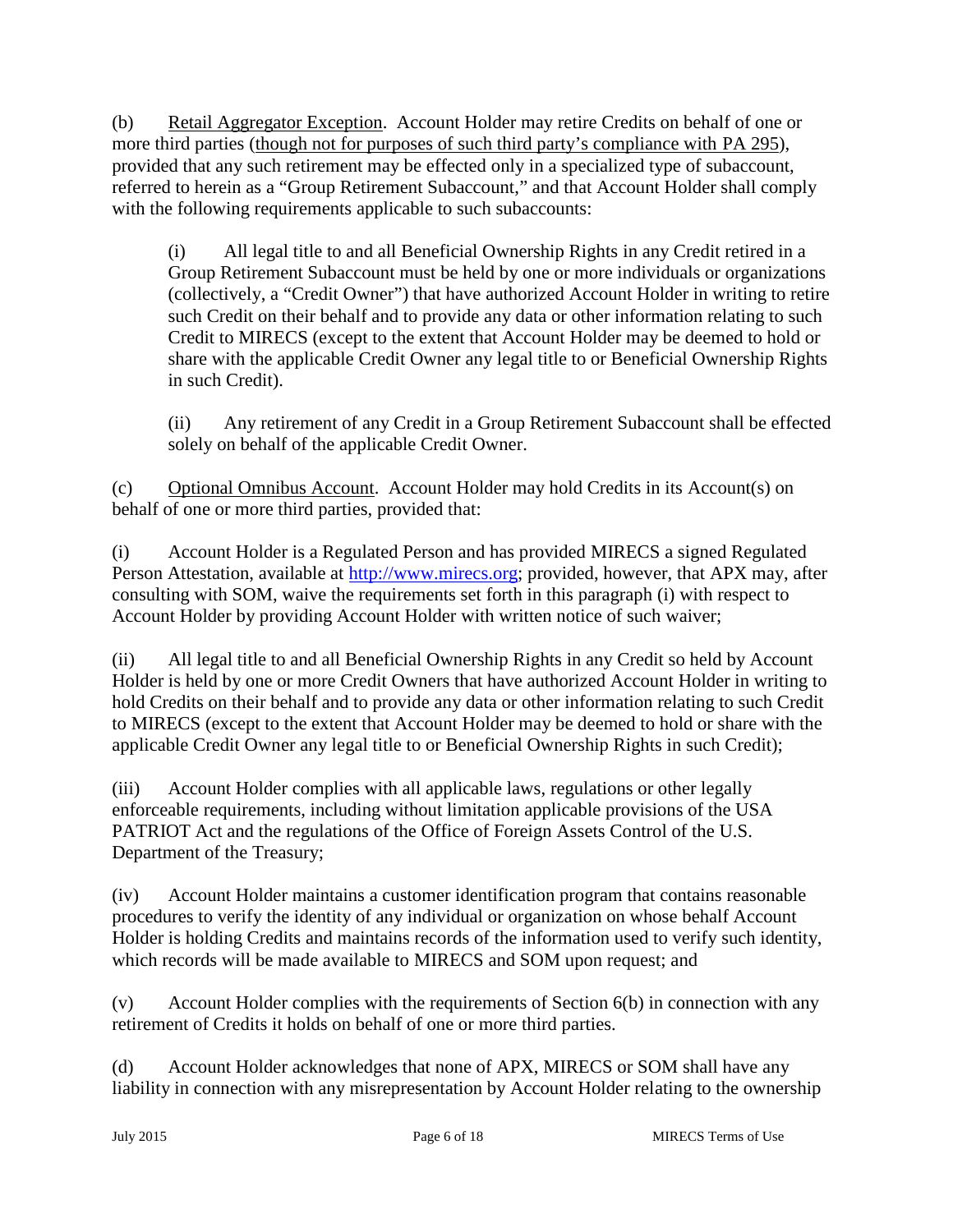of any Credit in any Account or subaccount held by Account Holder (including without limitation the identity of the person(s) holding any legal title thereto or Beneficial Ownership Rights or other proprietary rights therein).

# **7. FEES.**

Account Holder agrees to pay the fees and costs, when due, that APX may charge from time to time for the use of the service provided in accordance with these Terms of Use, as set forth in the Fee Schedule located at http://www.mirecs.org (collectively referred to herein as the "Fees"). APX may, upon thirty (30) days' notice to Account Holder and in its sole discretion, increase or decrease any or all of the Fees at any time, subject to any provisions of the MIRECS Services Contract providing for approval of the Fees thereunder by the State of Michigan, provided that these Terms of Use are not intended to create any rights of Account Holder or any other party with respect to such provisions. In no event shall any portion of the Fees be refunded to Account Holder upon termination of the Terms of Use or of any Account or Sub-account.

# **8. PAYMENTS AND TAXES.**

Invoices for Fees will be sent electronically and will be posted on a secure page on the Registry Site. If requested, APX will mail a copy of Account Holder's invoices to the address provided at the time of registration, as updated by Account Holder from time-to-time. Account Holder shall pay any Fees charged hereunder by wire transfer of immediately available funds in United States dollars on the date and to the account identified by APX from time to time on the invoice, or if no date is indicated, no later than thirty (30) days from the date of the invoice (the "Due Date"), without offset or reduction of any kind. The Fees shall be non-refundable. Account Holder will pay all wire transfer fees and all sales, use, value added taxes, and other consumption taxes, personal property taxes and other taxes and charges imposed by any governmental entity (other than those based on APX's net income) (collectively, "Taxes") related to the use of the Registry unless Account Holder furnishes satisfactory proof of exemption. Taxes, if any, are not included in the Fees and, to the extent that APX is required to pay those Taxes, those Taxes will be added to Account Holder's invoices. If not so added, such Taxes are the exclusive responsibility of Account Holder.

# **9. LATE PAYMENTS.**

If Account Holder fails to pay any Fees, Taxes or other amounts or charges which Account Holder is obligated to pay under the Operative Documents or these Terms of Use when due, then Account Holder shall be responsible to pay interest thereon accruing at a rate of 1½ % per month, or the highest rate permitted by any applicable local, state, national, or international law, statute, regulations, ordinance or other means of establishing legal rights and obligations ("Applicable Law"), whichever is lower, together with any additional costs or expenses incurred by APX in connection with the collection of such overdue amounts. Acceptance of any interest, cost or expenses shall not constitute a waiver of Account Holder's default with respect to such late payment by, nor prevent APX from exercising any other rights or remedies available to APX under the Operative Documents, these Terms of Use or any Applicable Law.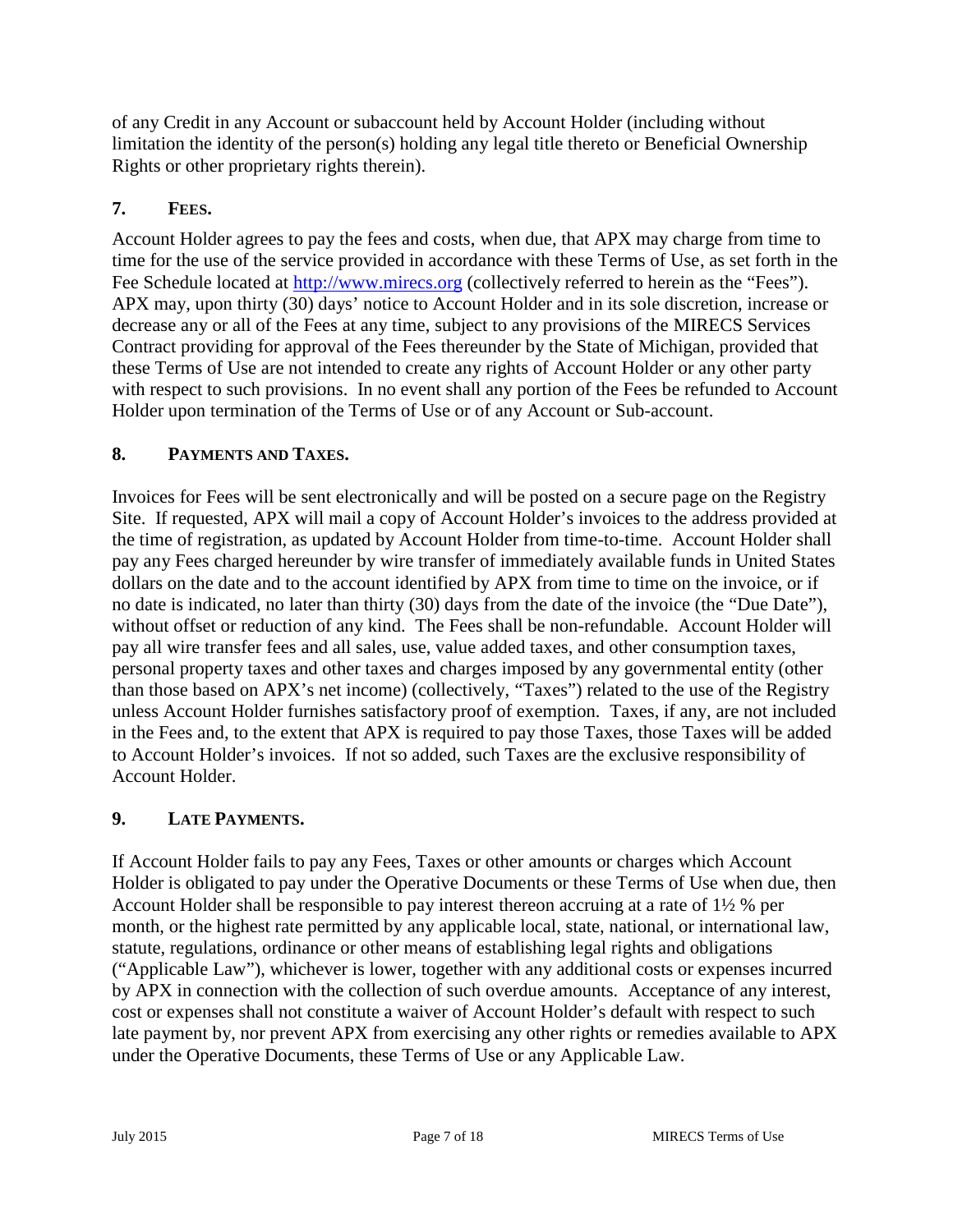#### **10. TERM AND TERMINATION.**

(a) Term. These Terms of Use become operative on the date on which Account Holder indicates on the Registry Site that Account Holder agrees with and accepts the Terms of Use and shall continue in effect until APX or Account Holder terminates access to the Registry pursuant to Section  $10(b)$ , (c) or (d) hereof.

(b) Termination by APX.

(i) Prior to accepting your registration to become an Account Holder, APX may in its sole discretion reject your registration and terminate your access to the Registry immediately.

(ii) APX may terminate Account Holder's access to the Registry upon giving five (5) days notice to Account Holder if Account Holder is in Default pursuant to Section  $11(a)(i)$  hereof.

(ii) APX may terminate Account Holder's access to the Registry immediately in the event of any Default pursuant to Sections  $11(a)(ii)$  through  $(a)(ix)$  hereof.

(iv) APX may terminate Account Holder's access to the Registry, for any reason, by providing at least sixty (60) days written notice to Account Holder. Account Holder's obligation to pay any and all Fees due under the Operative Documents and these Terms of Use at the time of termination of use shall survive such termination of use.

(v) Prospective Account Holders and Holders of terminated accounts who wish to dispute a termination by APX are directed to Section 26, "Governing Law and Dispute Resolution".

(c) Termination by Account Holder. Account Holder may terminate use of the Registry, for any reason, by providing at least sixty (60) days written notice to APX. Account Holder's obligation to pay any and all Fees due under the Operative Documents and these Terms of Use at the time of termination of use shall survive such termination of use.

(d) Termination Required by Law. APX shall terminate access to, or Account Holder shall cease use of, the Registry if required to do so by any Applicable Law, or by any order or other decision of a court of law, arbitral panel or governmental agency. At least sixty (60) days notice of said termination of access or cessation of use of the Registry shall be given by the Party terminating the access to, or ceasing the use of, the Registry under this subsection, unless a shorter notice period is required by Applicable Law or the relevant order or decision.

(e) Effect of Termination.

(i) The terms of Sections 1 (Capitalized Terms), 5 (Ownership and Use of Data and the Registry), 7 (Fees), 8 (Payments and Taxes), 9 (Late Payments), 10 (Term and Termination), 11(b) (Default; Remedies), 14 (Confidentiality), 16 (Limitation of Liability), 18 (Indemnification), 19 through 27 and any other provisions meant to survive termination or expiration of these Terms of Use, shall survive termination of the Terms of Use.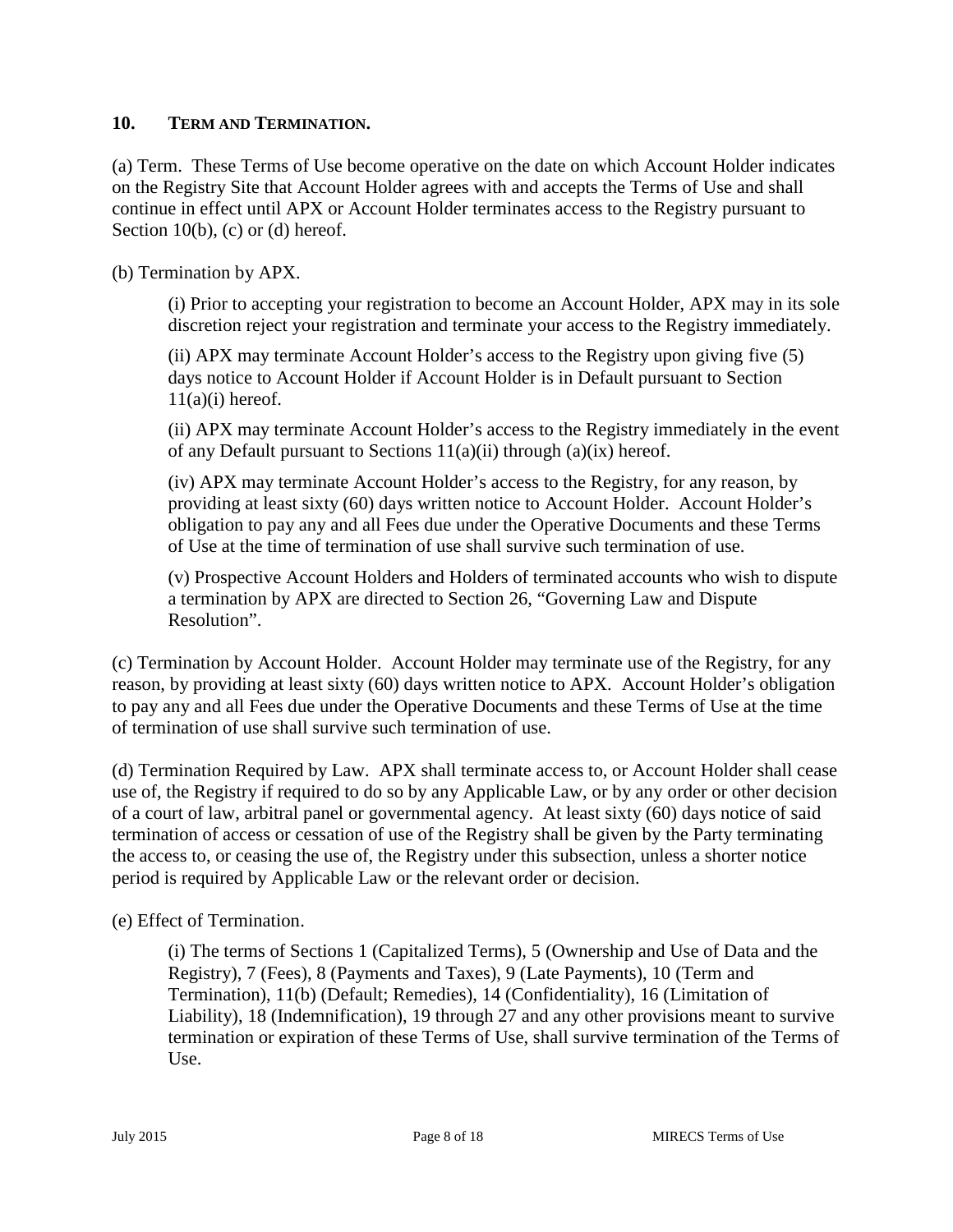(ii) Upon termination of access to the Registry, any Credits held in Account Holder's Accounts shall be forfeited. Prior to such termination being effective, Account Holder may retire such Credits or transfer them to another Registry Participant's Account, in a manner consistent with the Operative Documents and these Terms of Use.

### (f) Reinstatement.

(i) Upon the request of Account Holder, APX, in its sole discretion, may reinstate Account Holder's access to the Registry after termination for Account Holder's Default, upon APX's determination that Account Holder has resolved such Default and upon receipt of Account Holder's full payment of all Fees due prior to the termination. Account Holder agrees to pay a reinstatement fee equal to the Fees which would have been due during the period in which Account Holder's Account(s) were terminated ("Reinstatement Fee"). The Reinstatement Fee shall be due prior to reinstatement of Account Holders' access to the Registry.

(ii) APX shall reinstate an Account Holder's access to the Registry after termination for Account Holder's Default if directed to do so as a result of the outcome of a dispute resolution proceeding under these Terms of Use. Whether payment of a Reinstatement Fee is required in such an instance shall be determined as part of such dispute resolution proceeding.

### **11. DEFAULT; REMEDIES.**

(a) Default. The occurrence of any of the following shall be considered a "Default":

(i) Account Holder fails to abide by the Operative Documents or fails to perform any of its duties or obligations under these Terms of Use, other than those set forth below in Sections  $11(a)(ii)$  through  $(a)(ix)$ , which default is not cured to the satisfaction of APX in its sole discretion within five (5) days after notice is given to Account Holder specifying such default.

(ii) Account Holder fails to pay any of the Fees, Taxes or other charges due in accordance with the procedures set forth in Sections 7, 8 and 9 above within twenty (20) days of their Due Date.

(iii) Account Holder or its Representatives alter, tamper with, damage or destroy (1) the Registry or any portion thereof, or (2) the data of other Registry Participants.

(iv) Account Holder uses the Registry in any manner that, directly or indirectly, violates any Applicable Law.

(v) All or substantially all of Account Holder's assets are attached or levied under execution (and Account Holder does not discharge the same within sixty (60) days thereafter); a petition in bankruptcy, insolvency, for reorganization or a similar arrangement is filed by or against Account Holder (and Account Holder fails to secure a stay or discharge thereof within sixty (60) days thereafter); Account Holder is insolvent and unable to pay its debts as they become due; Account Holder makes a general assignment for the benefit of creditors; Account Holder takes the benefit of any insolvency action or law; the appointment of a receiver or trustee in bankruptcy for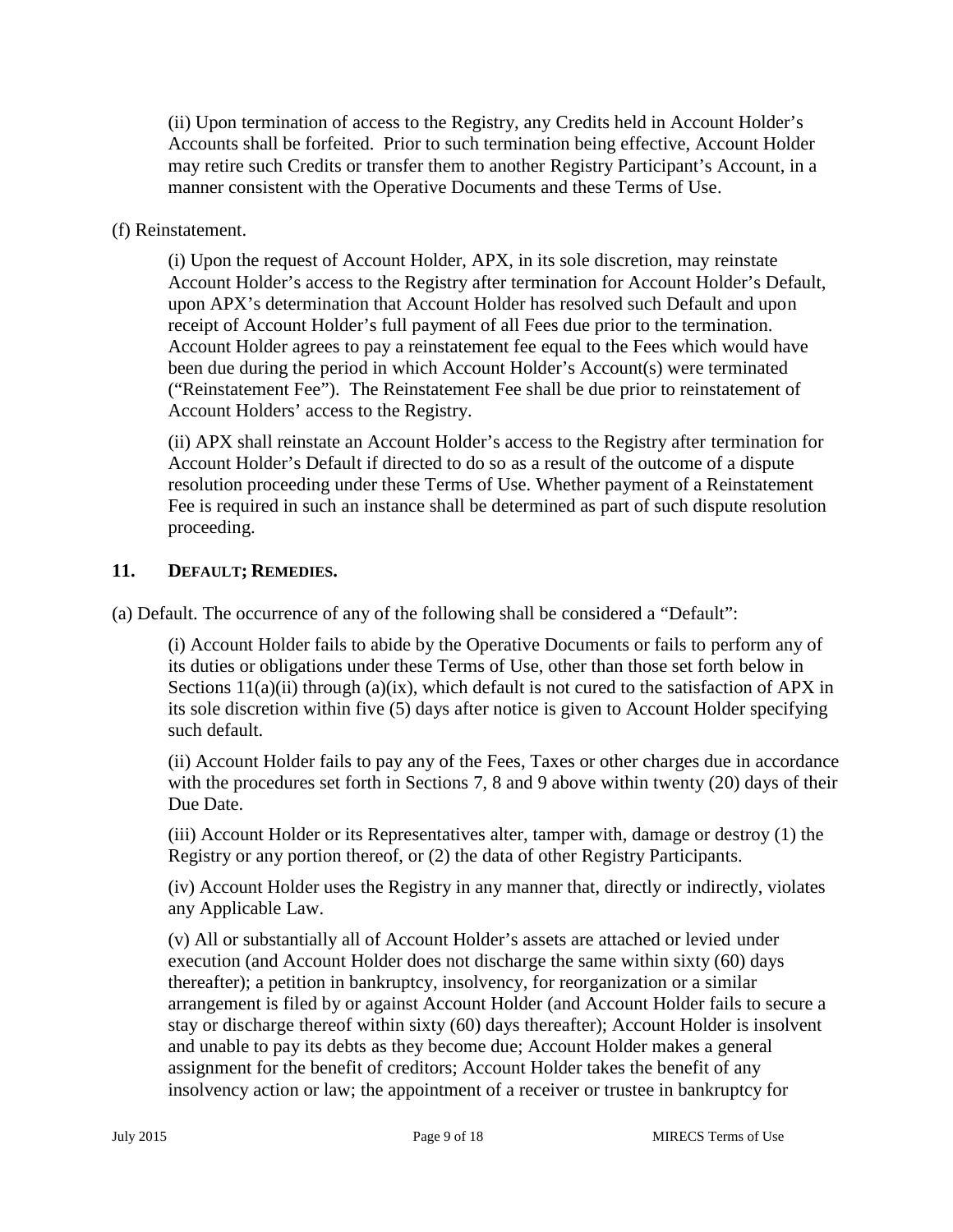Account Holder or its assets if such receivership has not been vacated or set aside within thirty (30) days thereafter; or, dissolution or other failure to exist of Account Holder if Account Holder is an entity.

(vi) Account Holder falsifies or misrepresents any data or other information input into the Registry by Account Holder or otherwise provides incorrect data or other information to the Registry in contravention of these Terms of Use.

(vii) Account Holder makes any false or inaccurate representations in these Terms of Use.

(viii) Account Holder violates its confidentiality obligations set forth in Section 14.

(ix) Account Holder receives written notice of a violation of the performance of any particular material term or condition of the Operative Documents or these Terms of Use three (3) or more times during any twelve (12) month period, regardless of whether such violations are ultimately cured.

(b) Remedies. Upon the occurrence of any Default, APX shall have the following rights and remedies, in addition to those stated elsewhere in the Operative Documents and these Terms of Use and those allowed by Applicable Law or in equity, any one or more of which may be exercised without further notice to Account Holder:

(i) Account Holder acknowledges that money damages would not adequately compensate APX in the event of a breach by Account Holder of its obligations hereunder and that injunctive relief may be essential for APX to adequately protect itself hereunder. Accordingly, Account Holder agrees that, in addition to any other remedies available to APX , including but not limited to any monetary damages, APX shall be entitled to seek injunctive relief in the event Account Holder is in breach of any covenant or agreement contained herein.

(ii) Upon termination of the use of the Registry, Account Holder shall be obligated to pay to APX all monies due to it, which in the case of a termination as a result of a Default shall include attorneys' fees incurred to enforce APX's rights under the Operative Documents and these Terms of Use, and which in any event shall include any interest and costs and expenses due hereunder.

(iii) Account Holder acknowledges that APX may notify purchasers of any erroneous Credits, suspend Account Holder's account in the Registry, levy an administrative fine or prohibit Account Holder's participation in the Registry.

(c) Nonwaiver of Defaults. The failure or delay of APX in exercising any of their rights or remedies or other provisions of the Operative Documents or these Terms of Use shall not constitute a waiver thereof or affect APX's right thereafter to exercise or enforce such right or remedy or other provision. No waiver of any Default shall be deemed to be a waiver of any other Default. APX's receipt of less than the full amount of Fees, Taxes, Reinstatement Fees or other amounts due shall not be construed to be other than a payment on account then due, nor shall any statement on Account Holder's check or any letter accompanying Account Holder's check be deemed an accord and satisfaction.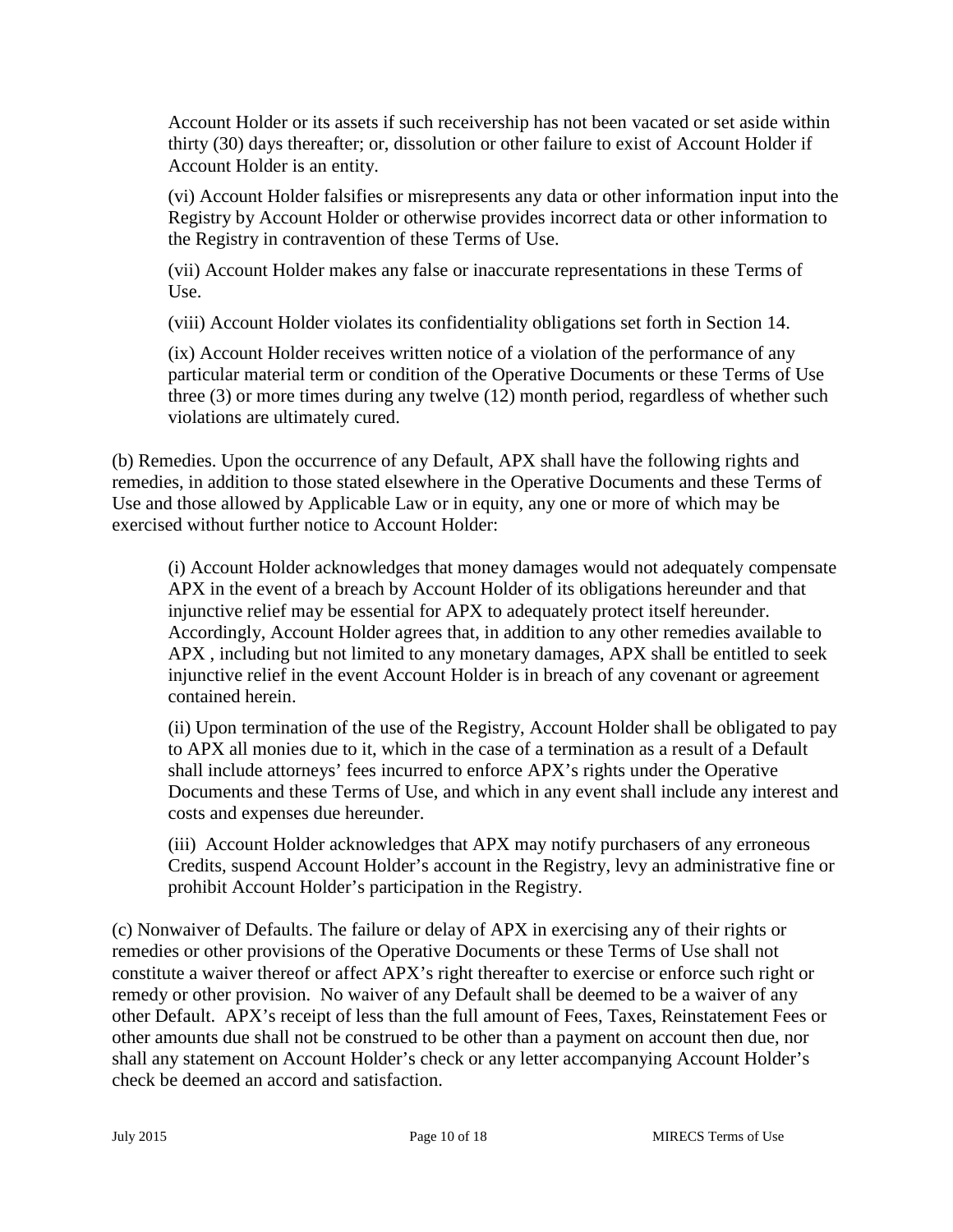### **12. INTELLECTUAL PROPERTY.**

The Michigan Renewable Energy Certification System (MIRECS) name and brand, the Registry and any and all content of the Registry are protected by copyright and/or other intellectual property laws and any unauthorized use of such intellectual property or information or the Registry may violate such laws related to their protection. Except as expressly provided herein and in the Operative Documents, neither APX nor SOM grants any express or implied right or license of any kind to Account Holder under any patents, copyrights, trademarks, or trade secret information with respect to such intellectual property and/or information and/or the Registry. Except as expressly provided by copyright law, the Operative Documents or these Terms of Use, Account Holder may not copy, distribute, modify, publish, sell, transfer, license, transmit, display, participate in the transfer or sale of, or create derivative works of, any of such intellectual property or information or the Registry, either in whole or in part, other than (a) reports created for use by or dissemination to Account Holder (including authorized Representatives of Account Holder) under the Operating Procedures, (b) as may be required or compelled by Applicable Law, or (c) as APX may agree in its sole discretion. Any authorized use of the Registry's logo and APX's trademarks shall be precisely as described in the Operative Documents, and Account Holder shall not alter such logo or trademarks in any respect (including without limiting changing the color scheme thereof). Account Holder acknowledges that Account Holder does not acquire any ownership rights by downloading copyrighted material.

# **13. REPRESENTATIONS AND WARRANTIES.**

Throughout the term of these Terms of Use, including without limitation upon each creation, transfer or retirement of a Credit by Account Holder, Account Holder represents and warrants to APX as follows:

(a) If other than a natural person, Account Holder is duly organized, validly existing, and in good standing under the laws of the jurisdiction of its formation;

(b) Account Holder has all corporate and other authority and all regulatory and other consents, approvals and authorizations necessary for it to legally (i) enter into and perform its obligations under these Terms of Use and the Operative Documents and (ii) engage in all of its activity (including the creation, receipt and transfer of Credits) on or relating to the Registry;

(c) The signatory of these Terms of Use has the authority to execute these Terms of Use on behalf of Account Holder, and these Terms of Use are binding on and enforceable against Account Holder in accordance with their terms;

(d) Account Holder will only use the Registry for creating, importing, transferring and retiring Credits for the Assets included in the Registry and specifically acknowledges that it shall not maintain the same Assets in any other database or registry at the same time as such Assets are registered in the Registry.

(e) Account Holder has not registered and will not register any Assets simultaneously both in the Registry and in any other system that tracks the environmental attributes related to such Assets nor will any transaction of an Asset's environmental attributes be conducted outside of the Registry if the Credits associated with that Asset are maintained within the Registry.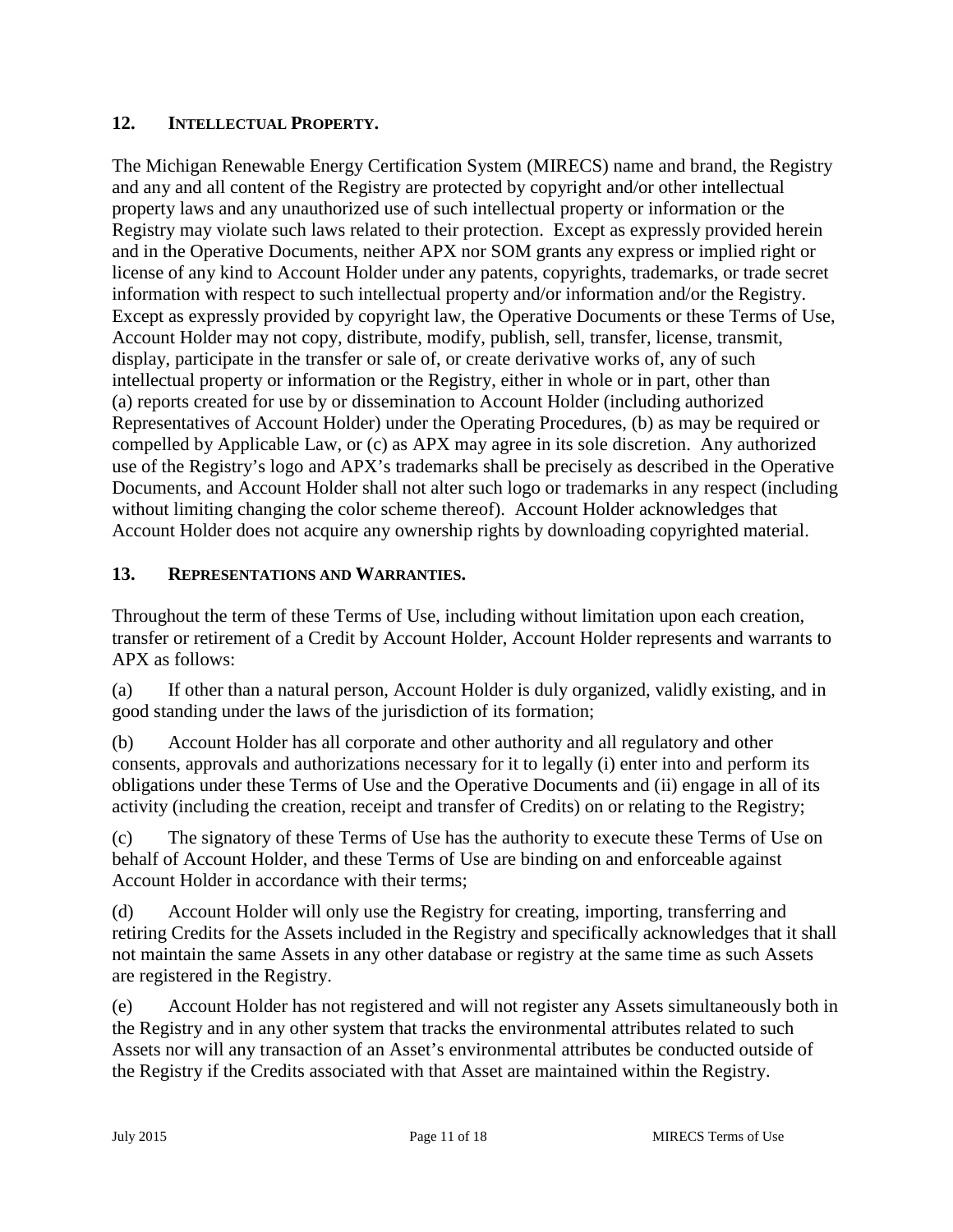(f) Account Holder meets all of the requirements for participation in the Registry, as set forth in the Operative Documents.

(g) Account Holder has not retired, sold, claimed, represented elsewhere or used, or will retire, sell, claim or represent elsewhere or use, any of its Credits to satisfy obligations in any jurisdiction or otherwise without reporting such disposition within the Registry.

(h) No person or entity, other than Account Holder can claim the right to the Credits for which the Account Holder is seeking issuance.

(i) All data and other information provided to the Registry or APX by Account Holder and/or its Representatives are owned legally and beneficially by Account Holder and all such data and other information are true and correct in all material respects.

# **14. CONFIDENTIALITY.**

(a) The Registry, including the selection, arrangement and compilation of data, may be comprised of confidential, market sensitive and trade secret information of the Account Holder and other Registry Participants. APX agrees (i) to use and maintain information provided by Account Holder in accordance with the Registry's Privacy Policy and (ii) not to knowingly use or disclose Confidential Information (as defined below) provided by Account Holder except as authorized by Account Holder or these Terms of Use, or when Account Holder requests and authorizes the transfer of Credits to another registry. Account Holder understands that the data contained in the Registry is the property of SOM. Therefore, notwithstanding the Registry's Privacy Policy and the obligations set forth in this Section 14(a), the data may be subject to disclosure in response to a request filed under Michigan's Freedom of Information Act (MCL 15.231 et seq.) ("FOIA"). Account Holder agrees not to use or disclose the information contained in the Registry, including any other Registry Participant's Confidential Information, except as authorized by the Operative Documents and these Terms of Use. The obligations of confidentiality in these Terms of Use shall survive its termination without limitation in duration for so long as information continues to meet the definition of Confidential Information.

(b) As used in these Terms of Use, the following information is deemed "Confidential Information":

- (i) Gross generation (MWhs) of each electricity generating Project;
- (ii) Net generation (MWhs) of each electricity generating Project;
- (iii) Net electricity savings from a Project;

(iv) Electricity (MWhs) consumed on site by the Project owner or other on site customer, other than for Project use (monthly);

(v) Street address of the Project;

(vi) Total number of Credits in Account Holder's Account and any sub-account thereof (other than sub-accounts made public).

(vii) The amount and timing of specific Credit transfers, including transfers from one Account Holder to another and transfers among the sub-accounts of an Account Holder; and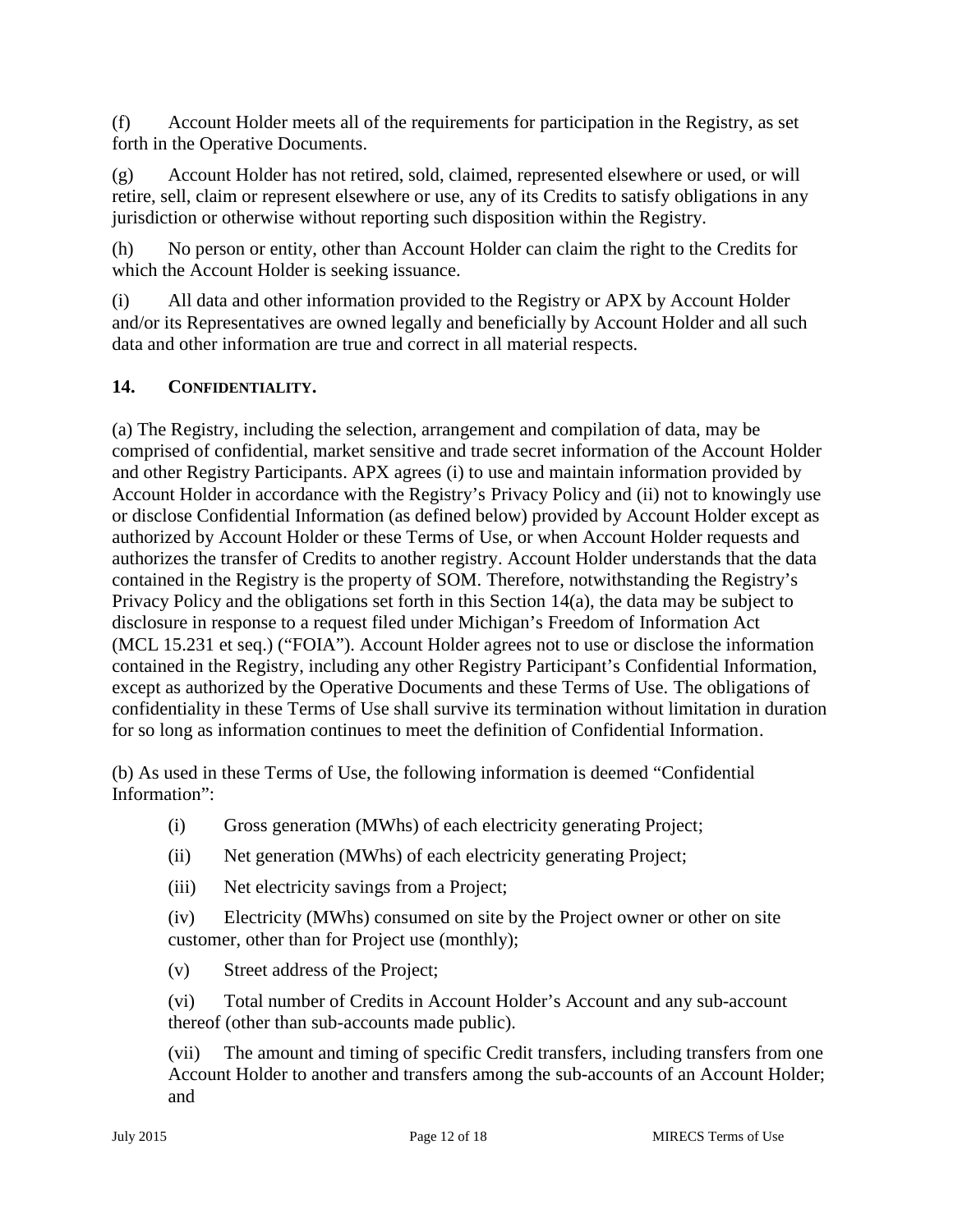(viii) Those portions of communications between Account Holder and APX regarding the Registry that contain any of the aforementioned information that would be treated as Confidential Information.

*Provided, however*, that Confidential Information does not include any information which can be established by written documentation: (i) to have been publicly known prior to disclosure of such information by the disclosing Party (the "Disclosing Party") to the receiving Party (the "Receiving Party"); (ii) to have become publicly known, without fault on the part of the Receiving Party, subsequent to disclosure of such information by the Disclosing Party to the Receiving Party; (iii) to have been received by the Receiving Party at any time from a source, other than the Disclosing Party, rightfully having possession of and the right to publicly disclose such information; (iv) to have been independently developed by employees or agents of the Receiving Party without access to or use of such information disclosed by the Disclosing Party to the Receiving Party; (v) to be common technical information or know-how readily available in literature; (vi) to be required to be disclosed by Applicable Law (such as, without limitation, FOIA), including but not limited to information that must be provided to any governmental entity to confirm compliance with any statute or regulation, administrative proceeding, administrative or court order or discovery, provided that both Parties take such reasonable actions as necessary to ensure that such information is disclosed in as limited a manner possible; (vii) to be already within the knowledge of the Receiving Party at the time of disclosure, which information is not subject to a confidentiality agreement; or (viii) to be information APX is otherwise permitted to disclose under the Operating Procedures.

(c) Confidential Information may be aggregated with other information in the Registry and included in public reports as described more fully in the Operating Procedures, so long as it is sufficiently aggregated such that a third-party reviewer could not determine the portion of such aggregated information that is Confidential Information of a particular Account Holder.

(d) Confidential Information is the sole and exclusive property of the Registry Participant who provided the information to the Registry and shall not be used by Account Holder for any purpose other than the purposes set forth in the Operative Documents and these Terms of Use.

(e) If Account Holder obtains access to data in the Registry that: (i) is not data provided or owned by Account Holder; (ii) is not part of a publicly available Registry report; and (iii) Account Holder is not otherwise authorized to use, then, regardless of whether such data is otherwise considered Confidential Information under these Terms of Use, Account Holder shall:

- (A) immediately notify APX that Account Holder has obtained such access; and
- (B) not disclose, disseminate, copy, or use any such information.

(f) Except as specifically set forth in this Section 14, APX shall have no obligation to protect or maintain the confidentiality of any information provided by Account Holder to APX or to the Registry, and Account Holder expressly consents to the disclosure of any such information that is not Confidential Information hereunder.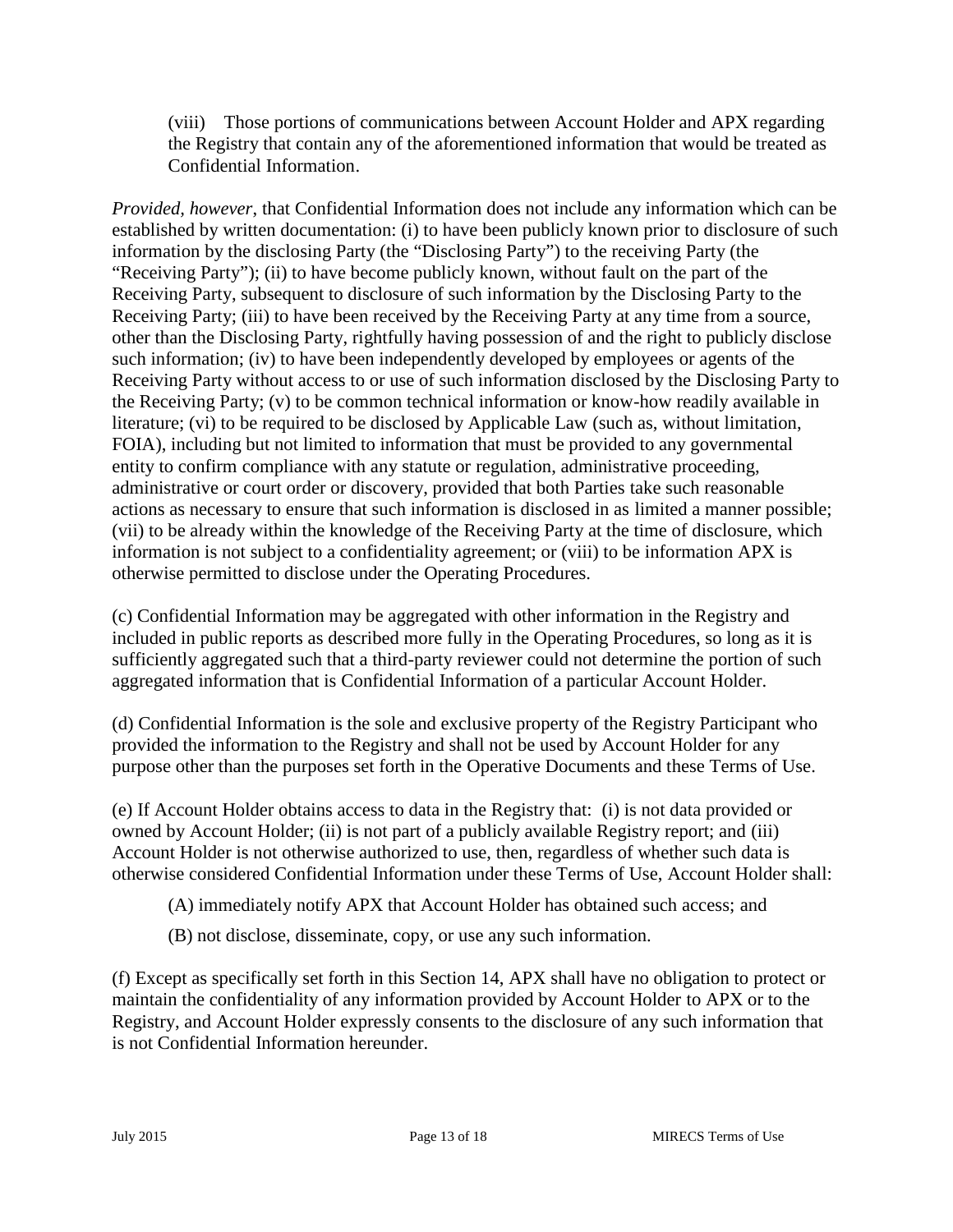### **15. DISCLAIMER OF WARRANTY.**

(a) The data contained in the Registry has been gathered by APX from sources believed by it to be reliable, including but not limited to Balancing Authorities, Qualified Reporting Entities, Self- Reporting Entities, Registry Participants, Account Holder and Account Holder's Representatives. APX does not warrant that the information in the Registry is correct, complete, current or accurate, nor does APX warrant that the Software will be error-free or bug-free. APX has no obligation to audit, validate or otherwise verify any information that it receives and which is in the Registry.

(b) THE REGISTRY IS PROVIDED "AS IS," AND APX MAKES NO REPRESENTATIONS OR WARRANTIES, EXPRESS OR IMPLIED, WITH RESPECT TO THESE TERMS OF USE, THE OPERATIVE DOCUMENTS OR THE ADEQUACY OR PERFORMANCE OF THE REGISTRY, AND APX HEREBY DISCLAIMS TO THE EXTENT PERMITTED BY LAW ANY SUCH WARRANTIES, INCLUDING BUT NOT LIMITED TO WARRANTIES OF MERCHANTABILITY, NON-INFRINGEMENT, TITLE OR FITNESS FOR A PARTICULAR PURPOSE OR ANY IMPLIED WARRANTIES ARISING FROM ANY COURSE OF DEALING, USAGE OR TRADE PRACTICE. APX DOES NOT WARRANT THAT THE SERVICES PROVIDED HEREUNDER SHALL BE UNINTERRUPTED, ERROR-FREE, OR COMPLETELY SECURE, OR THAT THE PROVISION OF SUCH SERVICES SHALL ALWAYS BE EXECUTED WITHOUT ERRORS OR OMISSIONS.

(c) APX shall not be responsible for the acts or omissions of any Account Holder or any other party who inputs data into the Registry or from whom data is obtained for inclusion on the Registry.

(d) Account Holder is solely responsible for the protection, security and management of usage and security of its computer network. Neither APX nor SOM shall compensate Account Holder for damages incurred due to violations of the security of Account Holder's computer network, nor shall Account Holder make deductions or set-offs of any kind for Fees resulting therefrom.

### **16. LIMITATION OF LIABILITY.**

ACCOUNT HOLDER ASSUMES FULL RESPONSIBILITY AND RISK OF LOSS RESULTING FROM ITS USE OF THE REGISTRY AND THE REGISTRY SITE. APX'S SOLE LIABILITY FOR THE REGISTRY, SERVICE DISRUPTION, PERFORMANCE OR NONPERFORMANCE BY APX OR IN ANY WAY RELATED TO THESE TERMS OF USE, REGARDLESS OF WHETHER THE CLAIM FOR DAMAGES IS BASED IN CONTRACT, TORT, STRICT LIABILITY, OR OTHERWISE, IS LIMITED, TO THE EXTENT PERMITTED BY LAW, TO AN AGGREGATE AMOUNT EQUAL TO THE GREATER OF (X) THE FEES PAID BY ACCOUNT HOLDER HEREUNDER DURING THE CALENDAR YEAR IMMEDIATELY PRECEDING THE DATE ANY SUCH CLAIM IS OR CLAIMS ARE MADE BY ACCOUNT HOLDER AND (Y) THE FEES PAID BY ACCOUNT HOLDER HEREUNDER DURING THE CALENDAR YEAR IN WHICH ANY SUCH CLAIM IS OR CLAIMS ARE MADE BY ACCOUNT HOLDER. APX SHALL NOT BE LIABLE FOR CONSEQUENTIAL, INCIDENTAL, SPECIAL, EXEMPLARY OR OTHER INDIRECT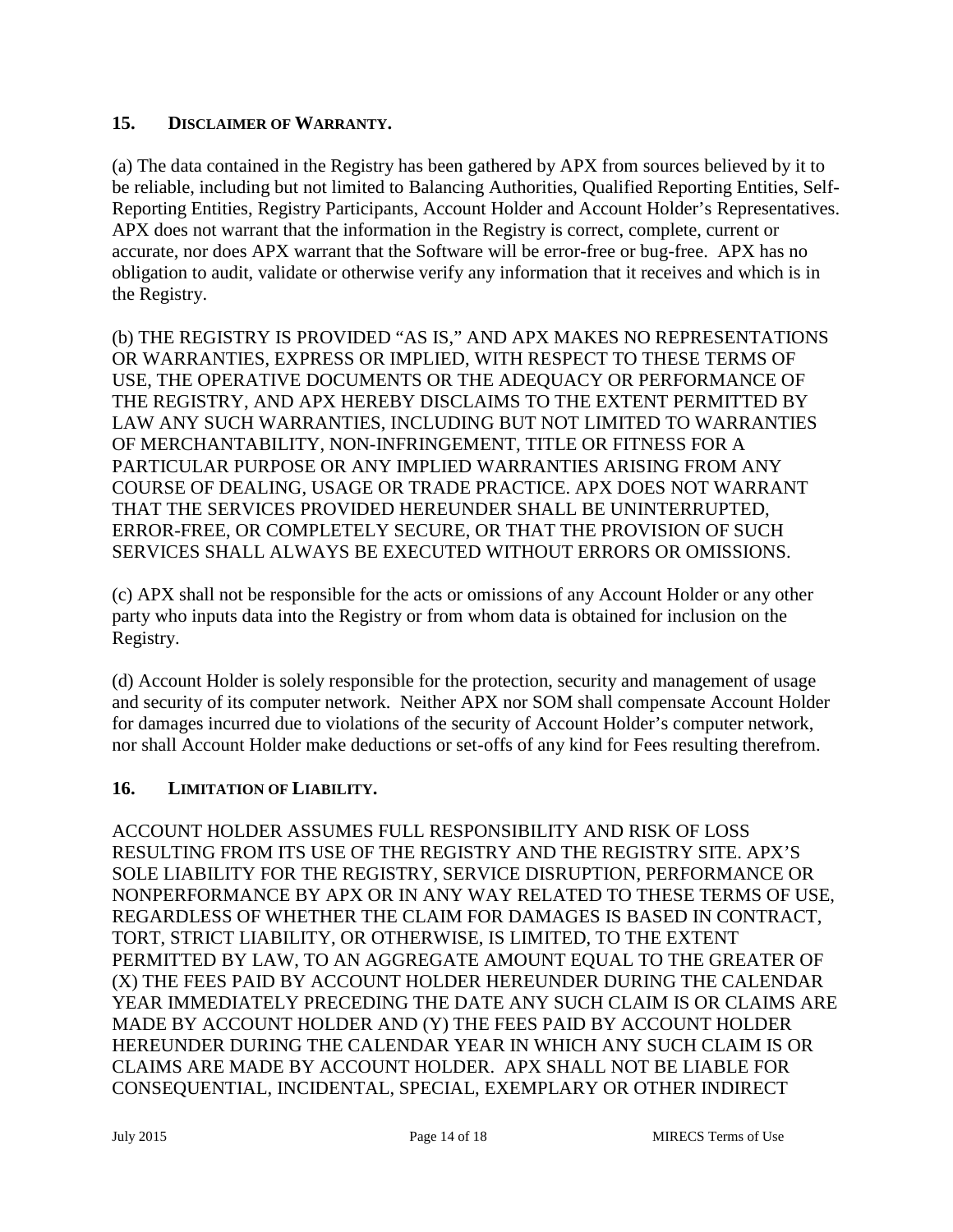DAMAGES REGARDLESS OF CAUSE, NOR FOR ECONOMIC LOSS, LOSS OF USE, LOSS OF DATA, LOSS OF BUSINESS, PERSONAL INJURIES OR PROPERTY DAMAGES SUSTAINED BY ACCOUNT HOLDER OR ANY THIRD PARTIES, EVEN IF APX HAS BEEN ADVISED BY ACCOUNT HOLDER OR ANY THIRD PARTY OF SUCH DAMAGES. APX DISCLAIMS ANY LIABILITY FOR ERRORS, OMISSIONS OR OTHER INACCURACIES IN ANY PART OF THE REGISTRY, OR THE REPORTS, CREDITS OR OTHER INFORMATION COMPILED OR PRODUCED BY AND FROM OR INPUT INTO THE REGISTRY. TO THE MAXIMUM EXTENT PERMITTED BY LAW, ACCOUNT HOLDER HEREBY RELEASES AND PROTECTS (A) THE APX ENTITIES, (B) SOM, AND (C) EACH OF THE APX ENTITIES' AND SOM'S RESPECTIVE AGENTS, CONTRACTORS, SERVICE PROVIDERS AND VENDORS FROM ANY AND ALL LIABILITY WITH RESPECT TO ANY DAMAGES OR INJURIES INCURRED BY ACCOUNT HOLDER AS RELATES TO THE REGISTRY.

# **17. LOGINS, PASSWORDS AND REGISTRY IDS.**

Account Holder agrees to assume sole responsibility for the security of any logins, passwords and Registry IDs issued to Account Holder and its Users for accessing the Registry. Account Holder agrees to immediately notify APX of any suspected unauthorized use of Account Holder's login(s), password(s), Registry ID(s) or Account or any other suspected breach of security.

### **18. INDEMNIFICATION.**

Account Holder agrees to defend, indemnify and hold harmless the APX Entities, SOM, and each of their respective owners, trustees, partners, members, officers, directors, employees, agents and representatives (each an "Indemnified Party") from and against any violations by Account Holder or its Users of any Applicable Law and against any and all claims (including third-party claims), causes of action, whether in contract, tort or any other legal theory (including strict liability), demands, damages, costs, liabilities, losses and expenses (including reasonable attorneys' fees and court costs) of any nature whatsoever ("Losses") arising out of, resulting from, attributable to or related to the use of the Registry by Account Holder or its Users, or Account Holder's or its Users' violation of any of the Operative Documents or these Terms of Use, including, but not limited to, any Losses arising out of or related to: (a) any inaccuracy, error, or delay in or omission of (i) any data, information, or service, or (ii) the transmission or delivery of any data, information, or service; (b) any interruption of any such data, information, or service (whether or not caused by such Indemnified Party); or (c) any financial, business, commercial or other judgment, decision, act or omission based upon or related to the information or the Registry. Notwithstanding the foregoing, Account Holder shall not defend, indemnify or hold harmless an Indemnified Party from and against any Losses to the extent that the Losses are caused by the conduct of such Indemnified Party which a court of law has determined amounted to gross negligence or willful misconduct.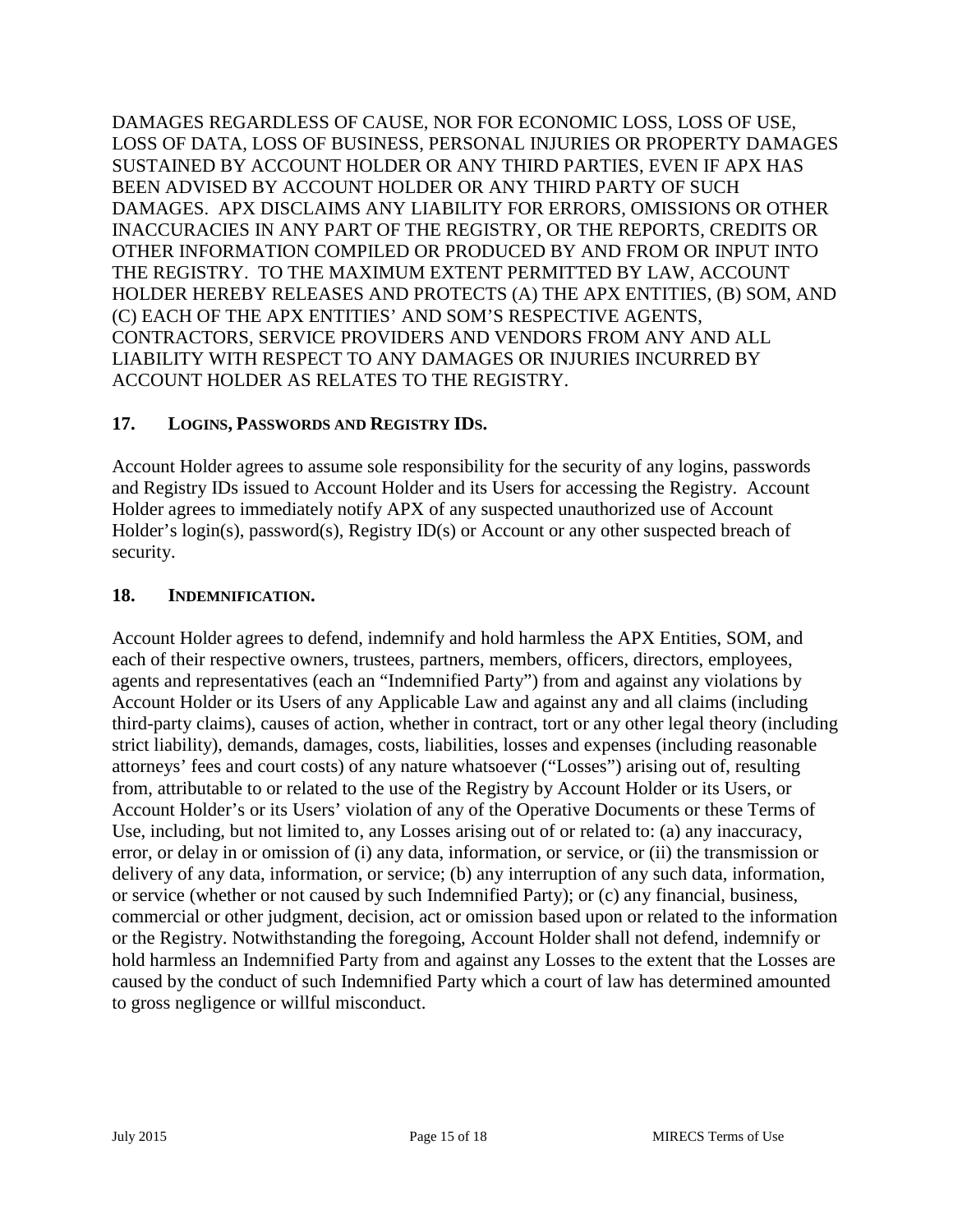### **19. NO ASSIGNMENT, TRANSFER OR ENCUMBRANCE BY ACCOUNT HOLDER.**

Neither any Operative Document nor these Terms of Use nor any rights hereunder or thereunder may be assigned, sublicensed, encumbered, pledged, mortgaged or otherwise transferred by Account Holder, in whole or in part, whether voluntary or by operation of law, without the express prior written consent of APX, which consent shall not be unreasonably withheld, conditioned or delayed.

### **20. RELATIONSHIP OF PARTIES.**

Each Party is an independent contractor under these Terms of Use. No Party has the authority to execute documents that purport to bind the others, and nothing in these Terms of Use will be construed to constitute a joint venture, fiduciary relationship, partnership or other joint undertaking.

### **21. NO THIRD PARTY BENEFICIARIES.**

These Terms of Use and the Operative Documents are for the sole and exclusive benefit of Account Holder, the APX Entities and their respective successors and permitted assigns, and except as set forth in Section 18, no third party, including without limitation a Credit Owner, will have any rights under these Terms of Use or the Operative Documents whatsoever.

### **22. FORCE MAJEURE.**

No Party shall be deemed to have breached any provision of these Terms of Use as a result of any delay, failure in performance, or interruption of service resulting directly or indirectly from acts of God, network failures, acts of civil or military authorities, civil disturbances, wars, terrorism, energy crises, fires, floods, strikes or other labor disturbances, riots, embargoes, transportation contingencies, fuel shortages, interruptions in third-party telecommunications or Internet equipment or service, other catastrophes, or any other occurrences which are beyond the claiming Party's reasonable control and which, by the exercise of due diligence, the claiming Party is unable to overcome or avoid or cause to be avoided; *provided, however*, that no such occurrences shall excuse Account Holder's obligation to pay amounts due hereunder by the applicable due date.

### **23. SEVERABILITY.**

If any part of these Terms of Use is held to be unenforceable or illegal by a court, arbitration panel or governmental administrative agency, such holding shall not affect the validity of the other parts of the Terms of Use, which shall at all times remain in full force and effect.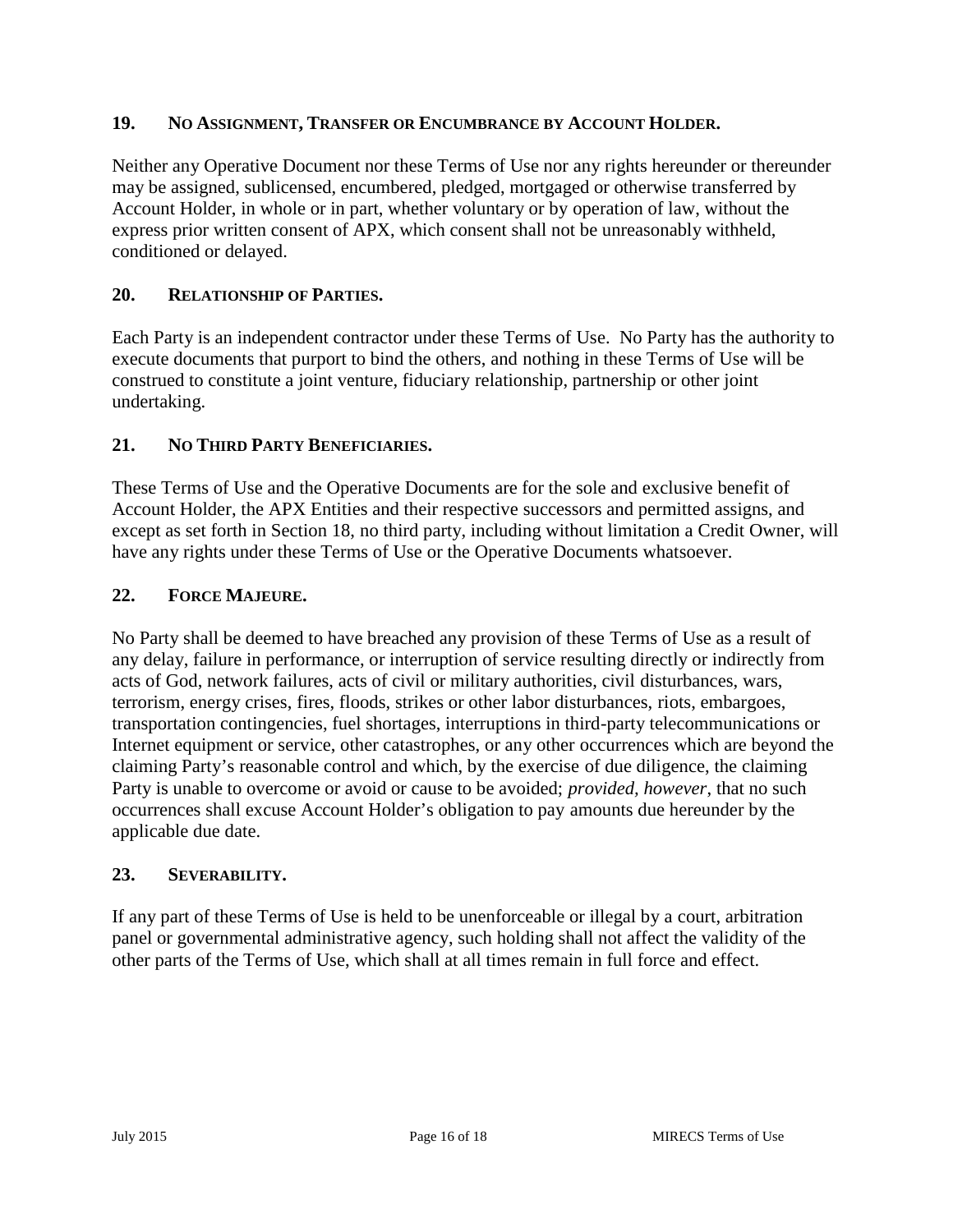### **24. WAIVER.**

The waiver of a breach or the failure to require at any time performance of any provision of these Terms of Use will not operate or be interpreted as a waiver of any other or subsequent breach nor in any way affect the ability of any Party to enforce each and every such provision thereafter. The express waiver by any Party of any provision, condition or requirement of these Terms of Use shall not constitute a waiver of any future obligation to comply with such provision, condition or requirement.

# **25. NOTICES.**

All notices permitted or required under these Terms of Use shall be in writing and shall be delivered in person, by email, facsimile, or first class, registered or certified mail, postage prepaid, or by overnight courier service to the following addresses or such other address as either Party may specify in writing:

If to APX: APX, Inc. 2001 Gateway Place Suite 315W San Jose, CA 95110 Attn: APX MIRECS Registry Administrator Facsimile: 408-573-7113 Email: MIRECS@apx.com

If to Account Holder:

To the address provided at the time of registration, as updated by Account Holder from time-totime

Service shall be effective on the earlier of actual receipt or the second business day after the day of mailing via first class mail. For service of notice via facsimile, it shall be deemed received on the day said notice was sent to the other Party. For service of notice via email, it shall be deemed received when acknowledgement of its receipt has been given by the Party due to receive the notice.

# **26. GOVERNING LAW AND DISPUTE RESOLUTION.**

(a) These Terms of Use shall be governed exclusively by the federal laws of the United States of America and the laws of the State of Michigan without regard to its rules on conflicts of laws.

(b) In the event of any controversy or claim arising out of or relating to these Terms of Use, or the breach thereof, or any other claim or controversy between the Parties arising out of the Registry (any such claim, a "Dispute"), the Parties shall first attempt in good faith to resolve such Dispute informally. This informal dispute resolution effort may, upon request of either party, include the participation of SOM.